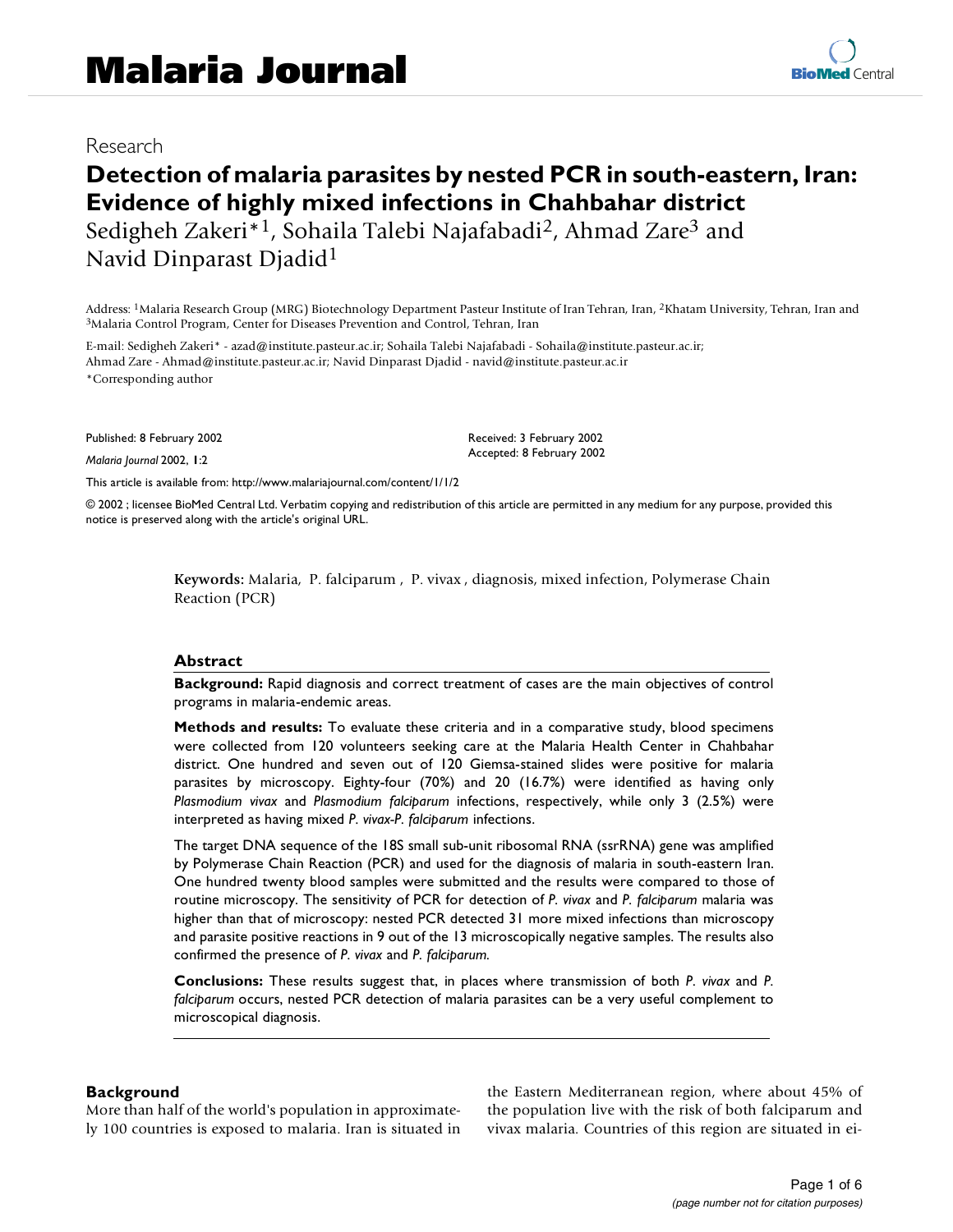ther Afrotropical (such as Somalia, Sudan), Oriental (such as Pakistan, south-eastern Iran, part of Afghanistan) or Palearctic (such as Turkmenistan, Uzbekistan, Tajikistan) eco-epidemiological zones regarding malaria [[1](#page-5-0)].

The malaria endemic areas of Iran are located in the south-eastern part of the country, bordered in the south by the Persian Gulf and the Gulf of Oman, and to the east by Afghanistan and Pakistan. The south-eastern corner of Iran consists of the Sistan and Bluchistan province, the Hormozgan province and the tropical part of Kerman province with a combined population of approximately 3 million and is considered to be "refractory malaria region". Annual Parasite Incidence (API) was reported to be 8.74 per 1,000 population [\[1](#page-5-0)]. In this part of the country, malaria is of the oriental type, hence more difficult to control than elsewhere in Iran. Inherent problems are the drug resistance of *P. falciparum*[[2](#page-5-1),[3](#page-5-2)] and the vector resistance to insecticides [[4](#page-5-3)], complicated by an increasing rate of imported malaria, mostly *P. falciparum*, from Afghanistan and, to a lesser extent, from Pakistan. Parasite and insecticide resistance, aggravated by war and socioeconomic factors have limited the possibilities for disease control. A large proportion of the malaria cases diagnosed in the south-eastern part of Iran, and an increased risk of local transmission has been observed in these regions.

Drug selection for the treatment of malaria depends on species of malaria present. Delayed or missed diagnosis of falciparum malaria increases the risk of complicated or severe disease, which may be fatal especially in non-immunes. *P. falciparum* from much of the world, including Iran, is largely chloroquine resistant and thus would not be eradicated by the standard treatment used for *P. vivax*. When parasite levels are very low, the information obtained by microscopy is limited, and in some cases biased, by the inability to devote the necessary amount of time to the examination of blood smears.

Although malaria is one of the major public health problems in Iran, with more than 32,616 cases in 1998 [\[5](#page-5-4)], no study has been done to date using the polymerase chain reaction (PCR). As part of a project aimed at improving the diagnosis and control of malaria in Iran, we evaluated a nested polymerase chain reaction (PCR) assay for the detection of malaria parasite species in blood samples obtained from individuals in Chahbahar district of Sistan and Bluchistan province.

#### **Materials and methods** *Study area*

The malaria endemic areas of Iran are located in the south-eastern part of the country. These areas include the provinces of Sistan and Bluchistan, Hormozgan and Kerman. The Weather in this part of Iran is generally warm and humid. These areas incorporated less than 5% of Iran's total population, but contain more than 85% of the total incidence of malaria cases in the whole country with *P. vivax* and *P. falciparum* are both present. The Sistan and Bluchistan province is the most important area with more than 60% of all cases. The study was conducted in the Chahbahar district of Sistan and Bluchistan Province in south-eastern of Iran. In Chahbahar district, malaria transmission occurs year-round with two peaks in May-June and October-November. *P. vivax* is dominant during first peak; but *P. falciparum* is responsible for about 45% of cases and is the dominant species in second peak.

## *Subjects and blood sample collection*

A total of 120 patients aged from 4 to over 50 years, who sought treatment at the Malaria Health Center in Chahbahar City Public Health Department in Sistan and Bluchistan province, were invited to participate in the study. All blood samples were collected during April-September of 2001. The patients were selected randomly from different ethnic and racial groups (Bluch, Fars, Afghan, Pakistani, etc.). Finger-prick blood samples were collected and thick and thin blood smears were prepared for microscopical observation.

Two millilitres blood samples for PCR assay were obtained by informed consent before treatment from patients with either slide-confirmed *P. falciparum* and *P. vivax* infection or from slide-negative patients who had been referred to the clinic because of fever and headache. A history of fever, symptoms, and drugs taken, if any, was recorded for each subject.

## *Examination of parasitaemia*

Giemsa-stained thick blood films were routinely used for the detection of parasites without any quantitative estimation of parasitaemia. In this study, both thin and thick blood films were prepared and sent with blood samples to the Biotechnology Dept., Pasteur Institute of Iran, in order to determine the parasitaemia and to confirm the parasite species by PCR analysis. Thick and thin films were interpreted as negative only after examination with an oil immersion lens at  $\times$  1,000 magnification for at least 100 oil immersion fields by an expert microscopist. All the samples were air-dried, fixed in methanol and then stained for 15–30 minutes in Giemsa (BDH Ltd); a 1:10 diluted Giemsa (pH 7.2) was used. The stain was washed off with tap water and the smear was examined by  $\times$  1,000 magnification. The percentage of the parasitaemia was calculated from a total count of 1,000 red blood cells (RBCs) counted in a Giemsa stained thin blood film.

<span id="page-1-0"></span>% Parasitaemia = Total no. of infected RBCs  $\times$  100/Total no. RBCs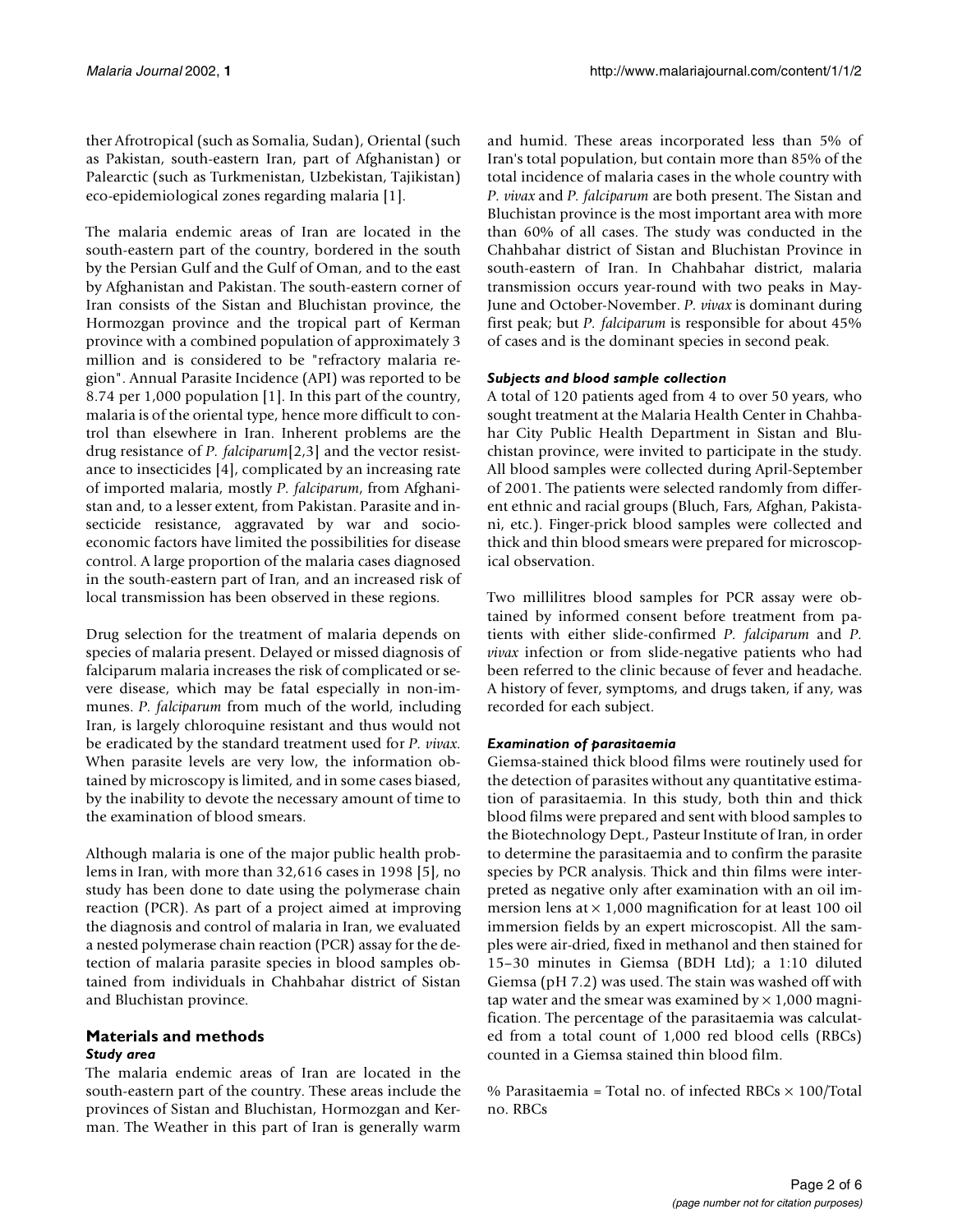| Total      |
|------------|
| 70 (58.3%) |
| 12(10%)    |
| 34 (28.4%) |
| 4(3.3%)    |
|            |
|            |

**Table 1: Comparison of nested PCR assay with Giemsa staining for detection of** *Plasmodium* **infection in Iranian malaria patients**

\**P. v: P. vivax*\*\**P. f: P. falciparum*

#### *DNA template preparation and Nested PCR assay*

Extraction of parasite deoxyribonucleic acid (DNA) and PCR assay were carried out as described by Snounou *et al.*[\[6\]](#page-5-5). Briefly, blood samples were thawed and the parasite DNA was extracted after the lysed erythrocytes had been treated with proteinase K, using a phenol-chloroform mixture (1:1). DNA samples were processed by PCR to amplify species-specific sequences of the small sub-unit ribosomal ribonucleic acid (ssrRNA) genes of *P. vivax*, *P. falciparum*, and *P. malariae*[\[6](#page-5-5)]. Genomic DNA prepared from healthy individuals with no history of malaria, living in none-malarious areas of the country have been included as negative controls in all PCR diagnostic assays. The amplified products were resolved by 2.5% agarose gel electrophoresis for *P. vivax, P. falciparum* and *P. malariae* and stained with ethidium bromide for visual detection by ultraviolet transillumination.

In order to prevent cross-contamination, different sets of pipettes and different work areas were used for template preparation, preparation of master mix for PCR, addition of template to first and second 'nests' and PCR assays; one uninfected blood sample was included for every ten samples processed.

## **Results**

90 (75%) males and 30 (25%) females participated in this study, aged between 4 to over 50 years old. 68% of cases were local inhabitants, 32% were immigrants from Afghanistan or Pakistan.

One hundred and twenty suspected malaria patients were examined by thick blood film analysis by an experienced technician in field station. By light microscopy, 84 (70%) were identified as having only *P. vivax* and 20 (16.7%) as only *P. falciparum* infections, while 3 (2.5%) were interpreted as having mixed *P. vivax-P. falciparum* infections; 13 (10.8%) were slide-negative (Table [1](#page-1-0)). The thin films showed that parasitaemia ranged from 0.001% to 5.8%, with one case of *P. falciparum* with a parasitaemia over 17%.

PCR analysis for detection of the *Plasmodium* genus and species determination is also shown in Table [1](#page-1-0). The percentages of *P. vivax* mono infection, *P. falciparum* mono infection, and mixed infections were 70 (58.3%), 12 (10%) and 34 (28.4%), respectively. Twenty-three of the 34 mixed infections diagnosed microscopically as *P. vivax* only and 8 out of 34 as *P. falciparum* only with three mixed infection. A typical gel is shown in Figure [1](#page-3-0).

Eight out of 13 specimens microscopically diagnosed as negative were positive as *P. vivax* with nested-PCR. One of the samples, which had been initially misdiagnosed as negative by light microscopy was also, diagnosed as mixed infection by the PCR assay. All 9 microscopically diagnosed as negative samples, have been shown to be positive by PCR, and confirmed as positive by repeating extraction and the nested PCR assay. In order to ensure that the results are true and not due to technical errors such as cross contamination, assays were all carried out with concurrent human negative controls.

One of these patients had initially been diagnosed with *P. vivax* ten days before this study and treated with chloroquine and primaquine. At the time of blood samples collection, the technician diagnosed *P. falciparum* by thick blood film analysis. This patient may have had a mixed *P. vivax*-*P. falciparum* infection, where treatment only cured the *P. vivax* infection. Another patient presenting with a history of malaria symptoms for the past 14 days was diagnosed as negative by repeated examination of thick blood films, but proved to be positive for *P. falciparum* by PCR. Two other cases, initially diagnosed positive for *P. vivax* and *P. falciparum*, were still positive by microscopy and PCR 14 days after treatment with chloroquine and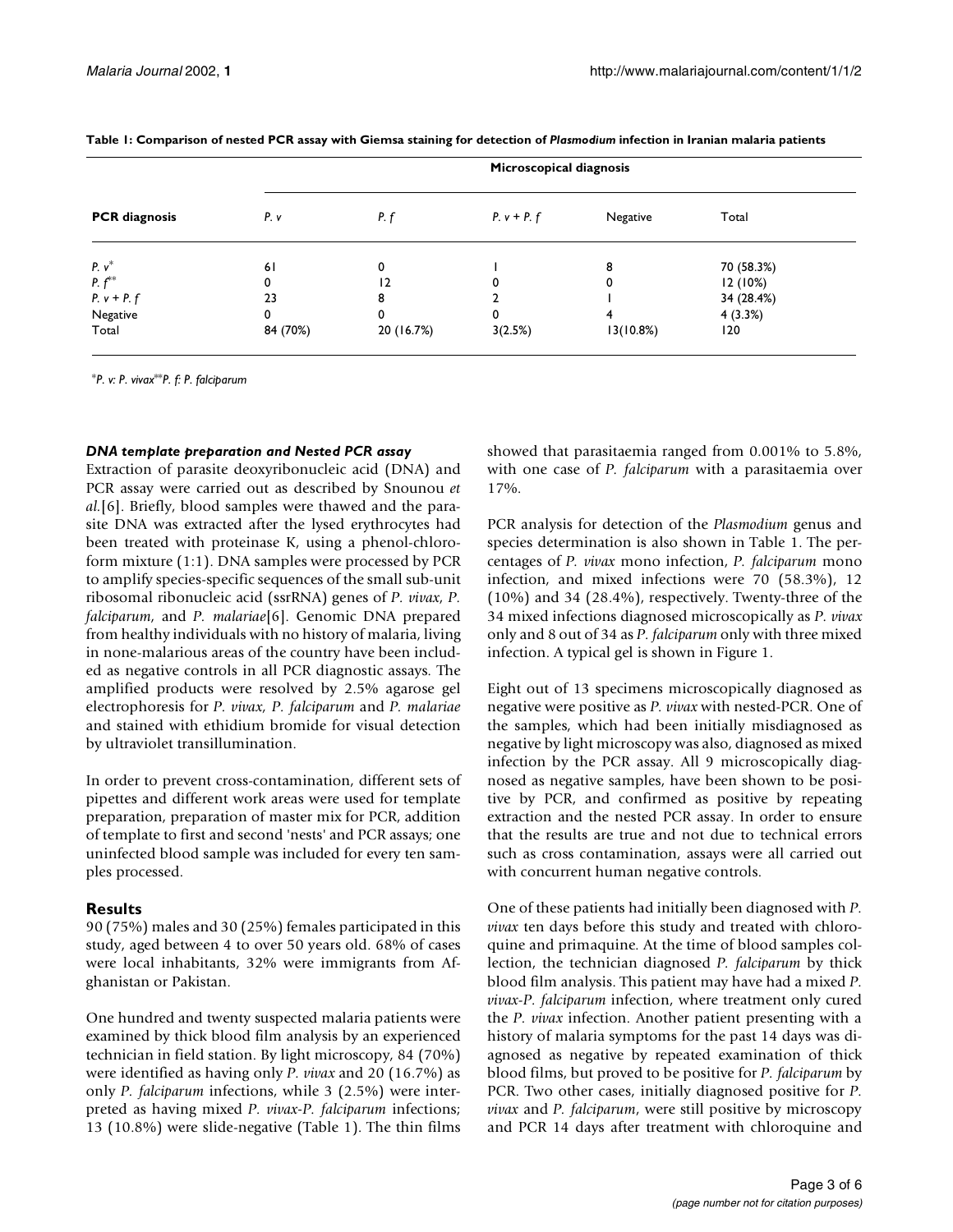

#### <span id="page-3-0"></span>**Figure 1**

Schematic representation of agarose gel electrophoresis of nested PCR products from clinical specimens using species-specific oligonucleotide pairs for A (*P. vivax*), B (*P. falciparum*), C (mix *P. vivax & P. falciparum*). Marker is 100 bp ladder. **(A)** The representative microscopically *P. vivax* diagnosed samples, which were positive by using *P. vivax*-specific primers (left panel), and negative by *P. falciparum*-specific primers (right panel). **(B)** The representative microscopically *P. falciparum* diagnosed samples, which were positive by using *P. falciparum*-specific primers (right panel), and negative by *P. vivax*-specific primers (left panel).**(C)** Demonstrates the representative samples, diagnosed by species-specific primers as mix *P. falciparum* and *P. vivax,* and which have been diagnosed by microscopy as *P. vivax.*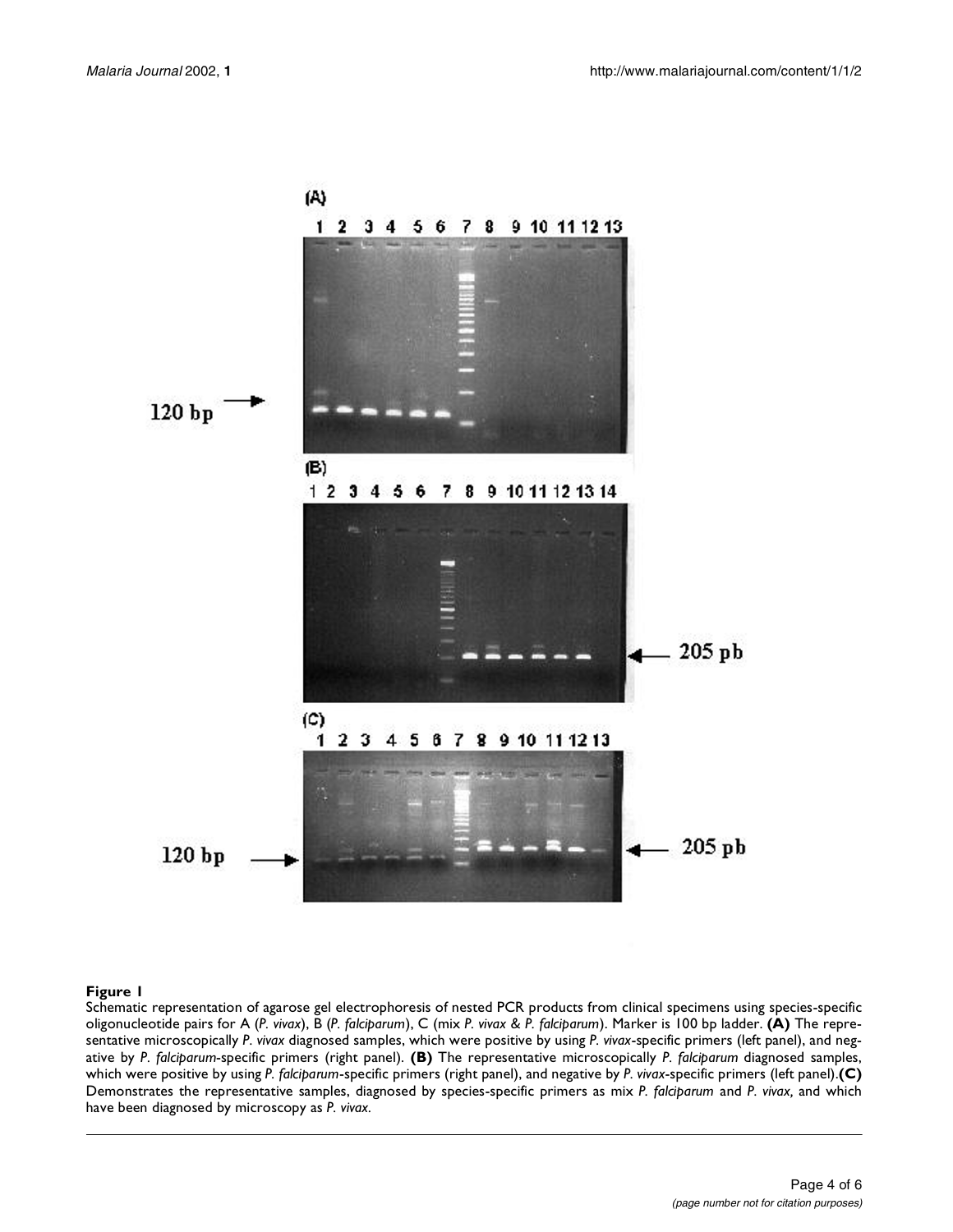primaquine; while these two cases might have been resistant strains of both species, re-infection cannot be excluded. With nested-PCR assay using malaria specific primers, no *P. malariae* was detected in any of the 120 samples tested.

## **Discussion**

Chahbahar district has been selected as the study area for the following reasons:

1. Inhabitants are from different ethnic and racial groups (Bluch, Fars, Afghan, Pakistani and etc.), some with family members living 200–300 km away in the Bluchistan Province of Iran and the Bluchistan Province of Pakistan.

2. Movement of people from different parts of Iran, Pakistan, Afghanistan and the other side of the Oman sea to Chahbahar for holidays, job-hunting and financial activities may affect parasite populations and cause the re-introduction of malaria into areas, where an interruption of transmission had been achieved before (i.e. in the northern, central and western).

3. Presence of some *P. falciparum* cases with no response to chloroquine treatment in Chahbahar district.

To date the situation in south-eastern Iran is quite serious, because of the proximity to Afghanistan, a country with disrupted health systems.

Microscopy has historically been the mainstay of the diagnosis of malaria. A clinical diagnosis of malaria currently depends on the visualization of parasites by light microscopy of Giemsa-stained thick and thin blood smears. This procedure is cheap and simple, but it is a labour intensive procedure and requires well-trained personnel [[7](#page-5-6)]. Many studies have demonstrated the greater sensitivity and specificity of PCR compared to thick blood films. The detection of low *P. vivax* and *P. falciparum* parasitaemia by PCR, at levels undetectable by microscopy, has been reported by Brown *et al.*[[8](#page-5-7)], Sethabutr *et al.*[[9](#page-5-8)], Snounou *et al.*[[6\]](#page-5-5), Wataya *et al*. [\[10\]](#page-5-9), Khoo *et al*. [\[11\]](#page-5-10), Black *et al.*[[12\]](#page-5-11), Roper *et al.*[\[13](#page-5-12)] and Singh *et al.*[\[14\]](#page-5-13). The present study between microscopy and nested PCR assay showed that the results obtained by PCR were equivalent or superior to those obtained by microscopy, in that all microscopy-positive samples were positive by PCR. In addition, the PCR test was able to detect mixed infections that were missed by microscopy. This may be due to the tendency to one species to be dominant over other species [\[15](#page-5-14)].

With the spread of parasite resistance to antimalarial drugs in Sistan and Bluchistan Province and the increasing difficulty in controlling malaria in these areas, it is important to diagnose malaria accurately and to treat it correctly. Microscopic observation of parasites stained with Giemsa in thick smears is an inexpensive and simple method that is still used in these areas with malaria transmission and where the diagnosis of malaria is part of primary health care. Several malaria infections from endemic countries are subpatent, with very low parasitaemia, and our results also showed this has occurred in our study area. The problem of population migration, together with the possibility of tourists and professionals travelling to areas at risk for malaria, has increased the number of cases in areas in which malaria transmission was low or previously eradicated. In these cases, an accurate malaria diagnosis is very important so that a possible recrudescence after an incorrect treatment of infected individuals can be avoided.

Mixed infections with asexual blood forms of *P. falciparum* and *P. vivax* are well described but relatively uncommon compared to single species infections. Shute (1951) described the frequency of mixed infections as less than 1% among the hundreds of British troops he examined in southern Italy during 1943 [\[8](#page-5-7)]. Traditionally, *P. falciparum* has been thought to inhibit the parasitaemia of *P. vivax*[\[16](#page-5-15)]. In contrast, there are several lines of evidence suggesting that *P. vivax* may have a suppressive effect on *P. falciparum.* James [\[17](#page-5-16)], in his classic review of studies of induced malaria was impressed that *P. vivax* was the predominant species. In their studies of induced malaria, Boyd & Kitchen [\[18](#page-5-17)] often used small doses of quinine which has long been known to have a greater suppressive effect on *P. vivax* than on *P. falciparum*[[19](#page-5-18)]. In three instances where *P. vivax* parasitaemia rose and no drug was administered, asexual *P. falciparum* parasitaemia fell to submicroscopic levels [\[18\]](#page-5-17). Drug selection for the treatment of malaria depends on species of malaria present. Delayed or missed diagnosis of falciparum malaria increases the risk of complicated or severe disease, which may be fatal, especially in non-immunes, and many isolates of *P. falciparum* are chloroquine resistant and thus would not be eradicated by the standard treatment for *P. vivax*. When parasite levels are very low and in the detection of mixed species infections, the information obtained by microscopy is restricted, and in some cases biased, by the inability to devote the necessary amount of time to the examination of blood smears. A missed diagnosis of *P. vivax* concurrent with *P. falciparum* is more problematic since these species could cause relapses, thereby compounding morbidity. Because of negative microscopical diagnosis untreated patients may be carriers of the malaria parasites in these particular areas. The number of patients who had travelled to Pakistan, Afghanistan and other parts of Sistan and Bluchistan Province were high, with the risk of introducing new isolates (including drug resistant parasites) from neighbouring countries.